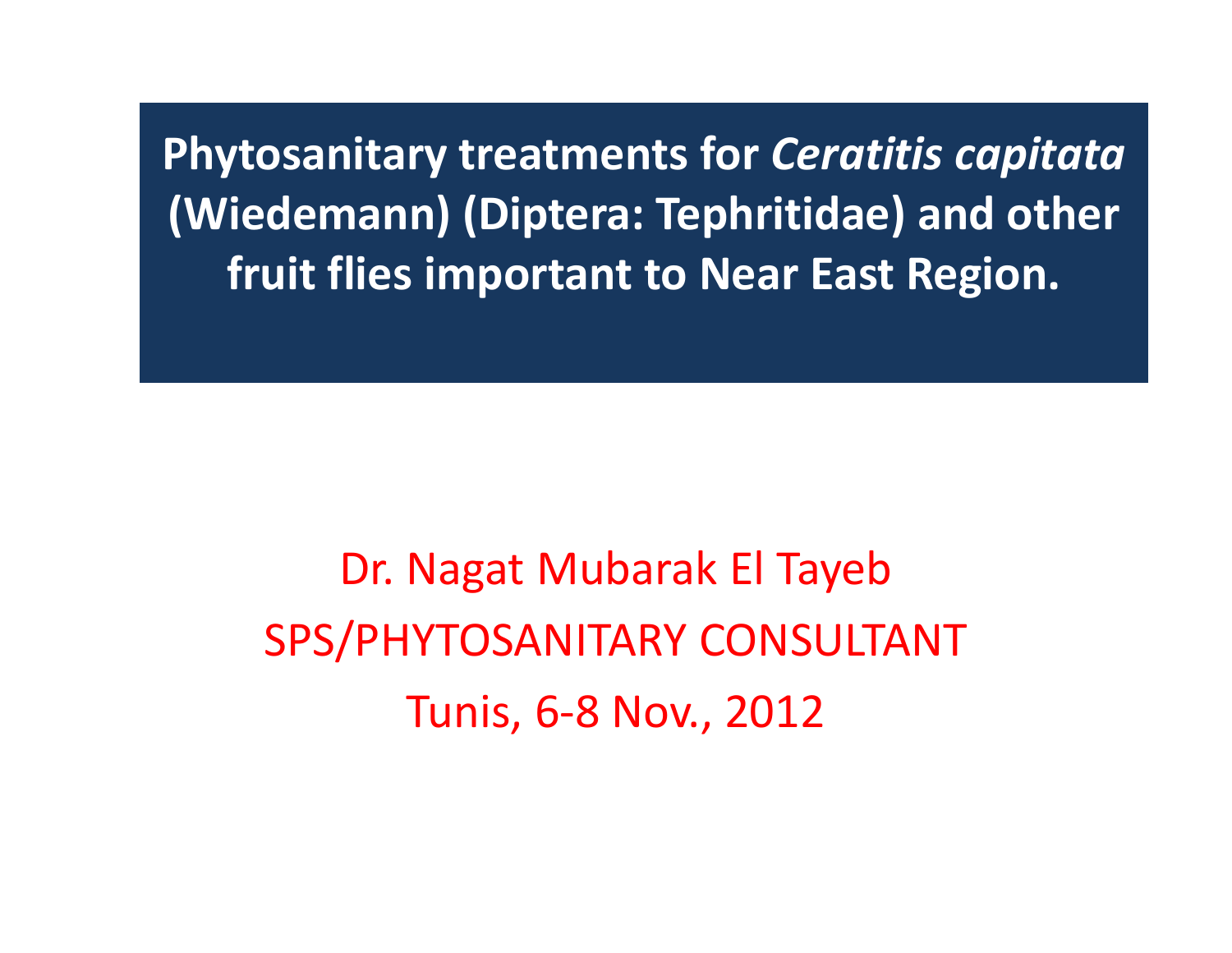# OUTLINE

- SOME PHYTOSANITARY ISSUES
- PHYTOSANITARY TREATMENTS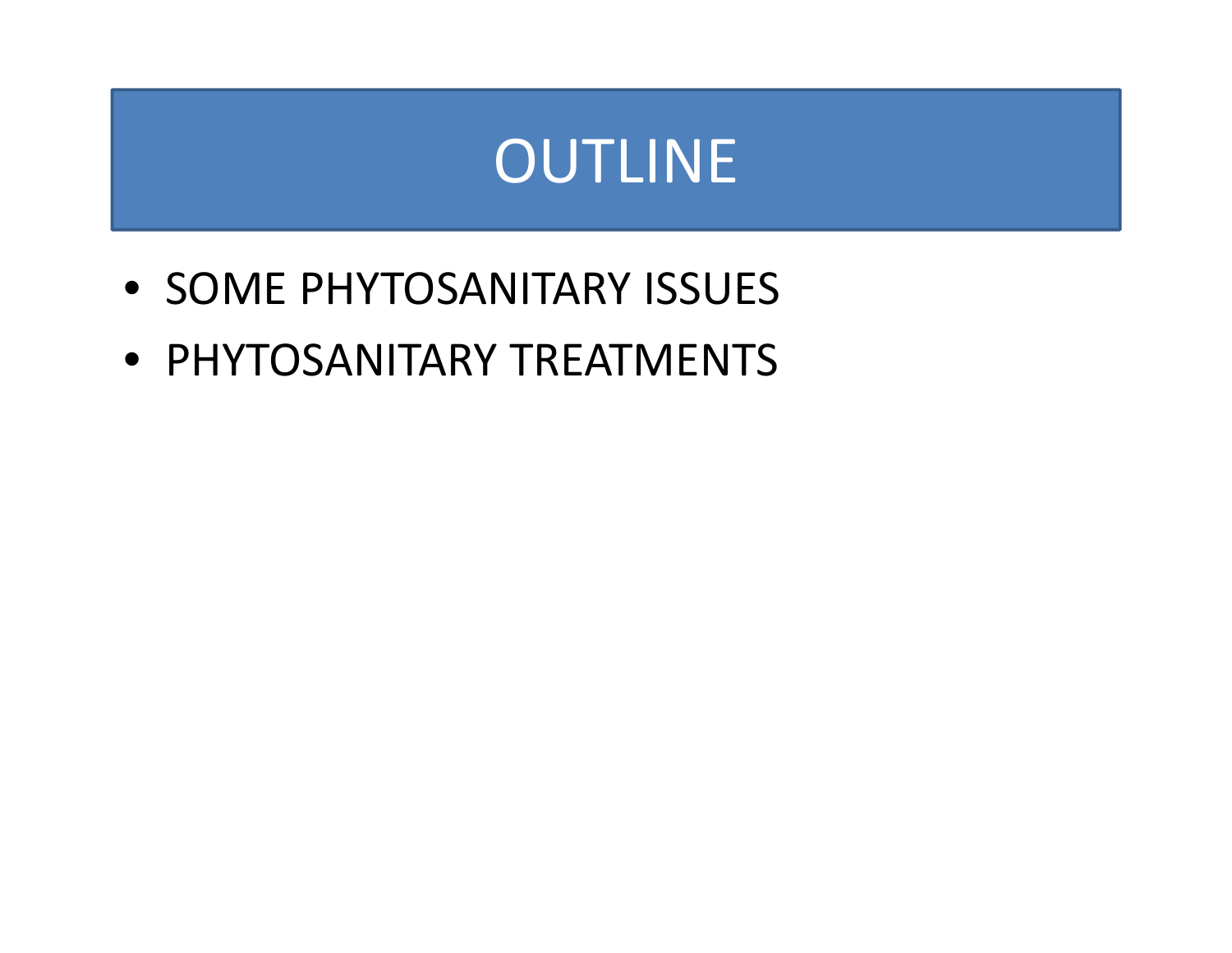# Economic impact

- Fruit flies are important pests for the Near East Region because they cause damage and restrict market access for fruits and vegetables
- The Mediterranean fruit fly (medfly), *Ceratitis capitata* is one of the most important insect pests of fruit commodities world wide
- The effect on export was not only International but also inter‐regional. Sudan mango exports were banned by Jordon Syria and Lebanon after the detection of *C.* cosyra and *B invadens B.invadens*
- Lately the quantity of exported Sudanese mango crop dropped dramatically from 10,000 tons in the year 2000 to less than 500 tons in 2010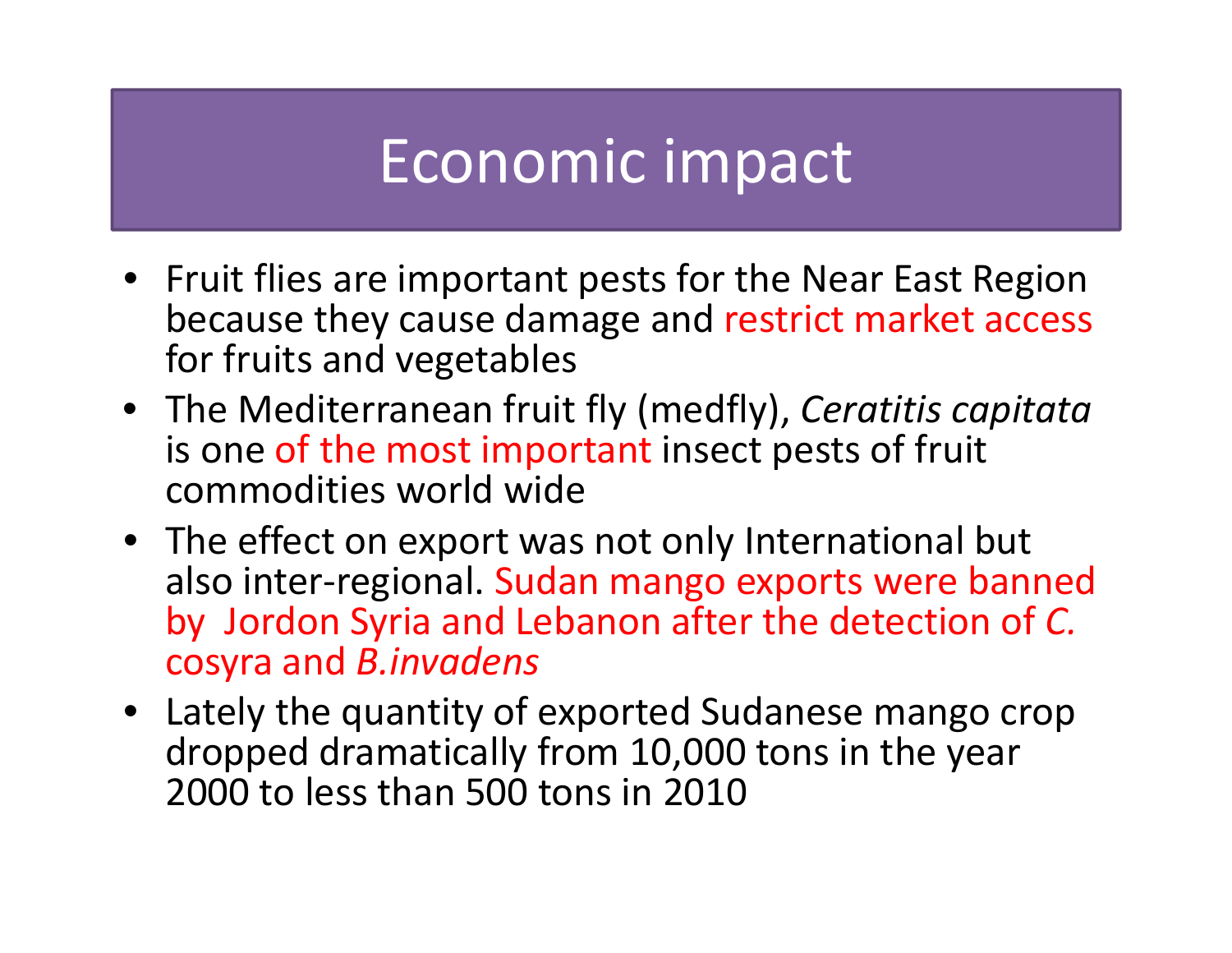# Obligations of countries under the IPPC

- •**no comprehensive list of** What is the total annual investment **of the Set of the NPPO** t **the fruit flies for Near East Region**
- $\bullet$  **Not complying with the most important and** key obligation is surveillance (ISPM6)
- **Implementation Review and Support System (IRSS) Baseline review of the 45% Implementation of ISPM6**

currently being made by the NPPO to conduct Pest Surveillance (USD)?

**Under 499,000USD Over 500,000USD , ,**

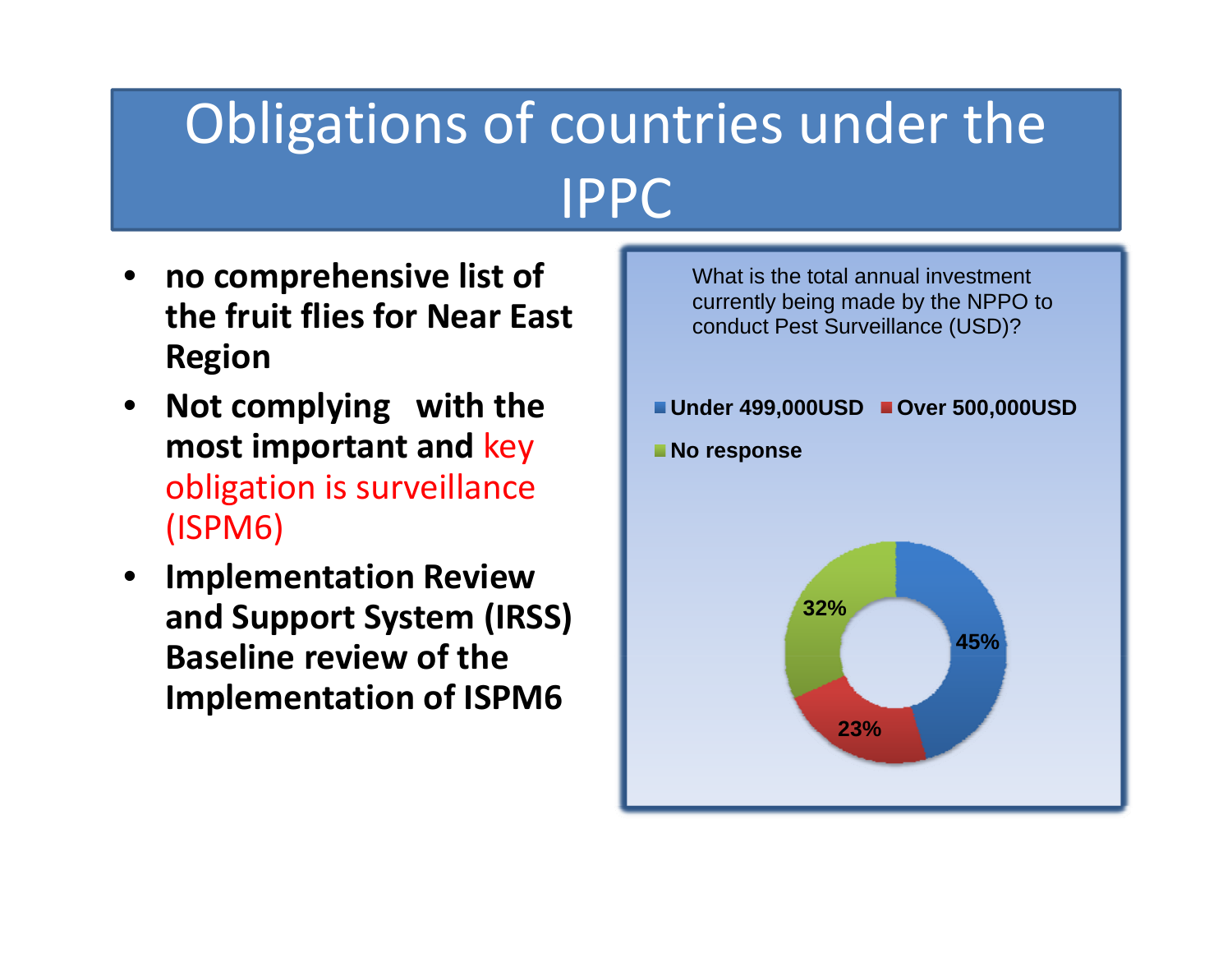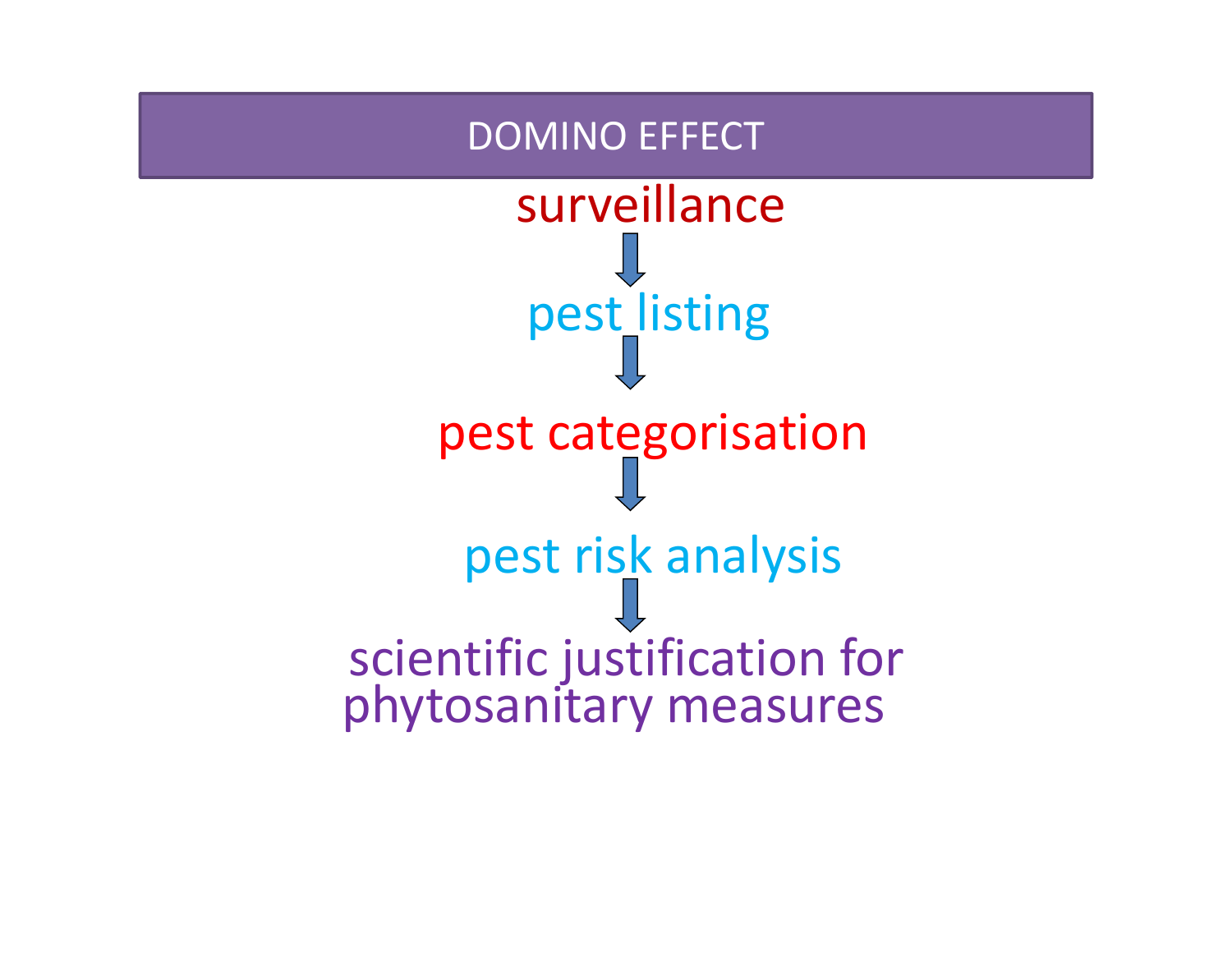## PEST RISK MANAGEMENT OPTIONS

- $\bullet$ Pre‐harvest ( mass trapping, SIT etc)
- $\bullet$ • Most of the pre-harvest phytosanitary measures<br>except the ones resulting in pest free areas do<br>not guarantee pest freedom of consignments

#### • Post‐harvest

- $\bullet$ • System approach of post harvest (ISPM For the development of a systems approach for fruit<br>flies the relationship between host, target fruit fly species and the area of<br>production of the host fruits and vegetables<br>should be considered. The options for pest r be considered. The options for pest risk management measures should be determined by means of pest risk analysis (PRA).
- $\bullet$ (phytosanirtay treatment)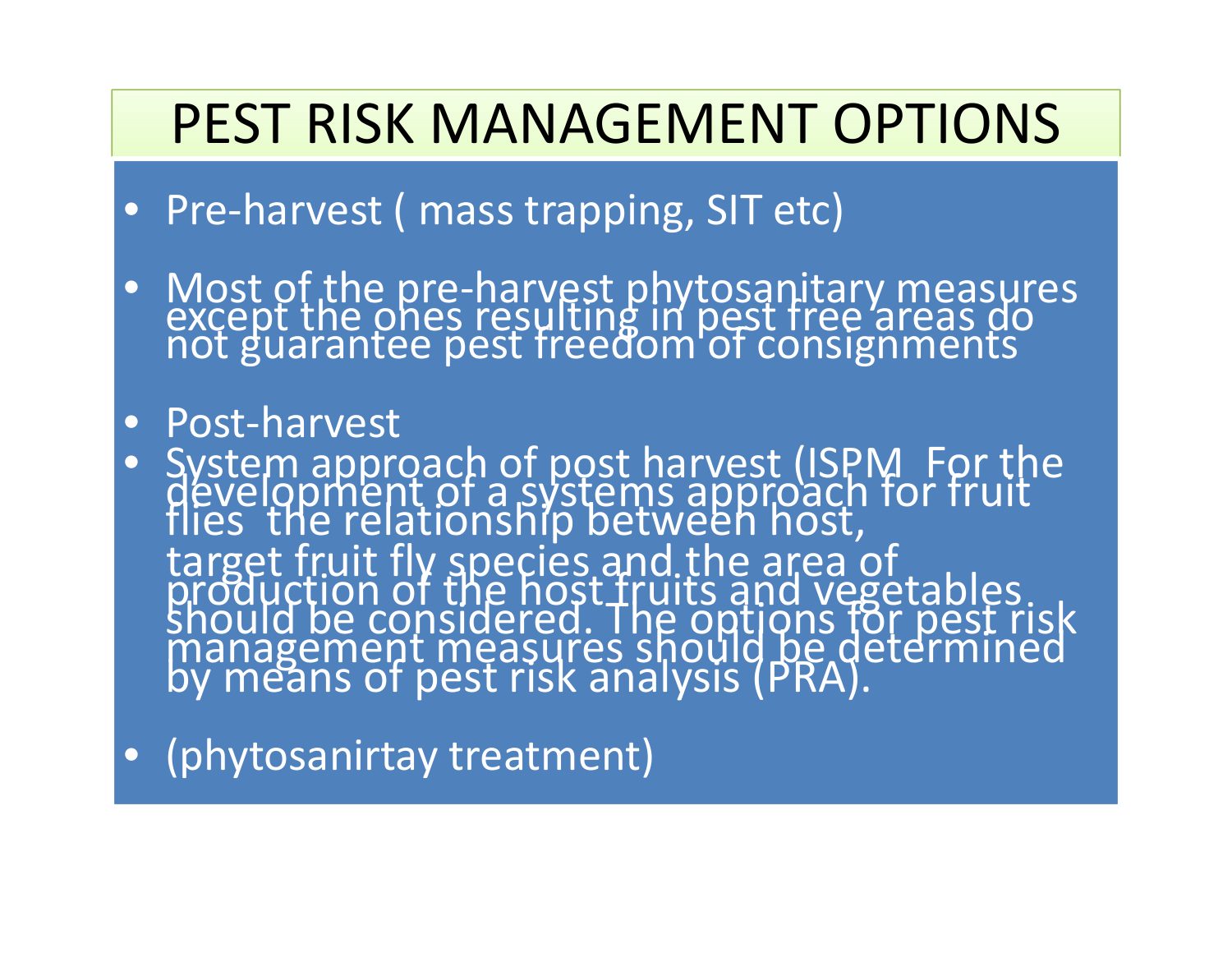*phytosanitary treatments were developed by countries mostly against the med fly* (*Ceratitis capitata*)*.*

| <b>Market</b>                       | <b>Ceratitis</b><br>capitata                      | <b>Bactrocera</b><br>zonata | <b>Bactrocera</b><br>cucurbitae                                        | <b>Bactrocera</b><br><b>Invadens</b><br>Ceratitis cosyra                                               |
|-------------------------------------|---------------------------------------------------|-----------------------------|------------------------------------------------------------------------|--------------------------------------------------------------------------------------------------------|
| <b>United states</b>                | in USA (California and<br>Florida)<br>regulated   | absent                      | established in<br>Hawaii, periodic<br>interceptions in<br>other states | <b>APHIS (2009)</b><br>imposed new<br>import<br>requirements<br>on certain<br>fruits and<br>vegetables |
| Japan                               | Not established                                   | absent                      | <b>Established and</b><br>eradicated                                   | Absent                                                                                                 |
| European<br>union                   | recommended for<br>regulation by<br><b>EPPO</b>   | absent                      | Absent                                                                 | Absent                                                                                                 |
| Australia and<br><b>New Zealand</b> | species had been<br>established but<br>eradicated | absent                      | Mistaken records                                                       | Absent                                                                                                 |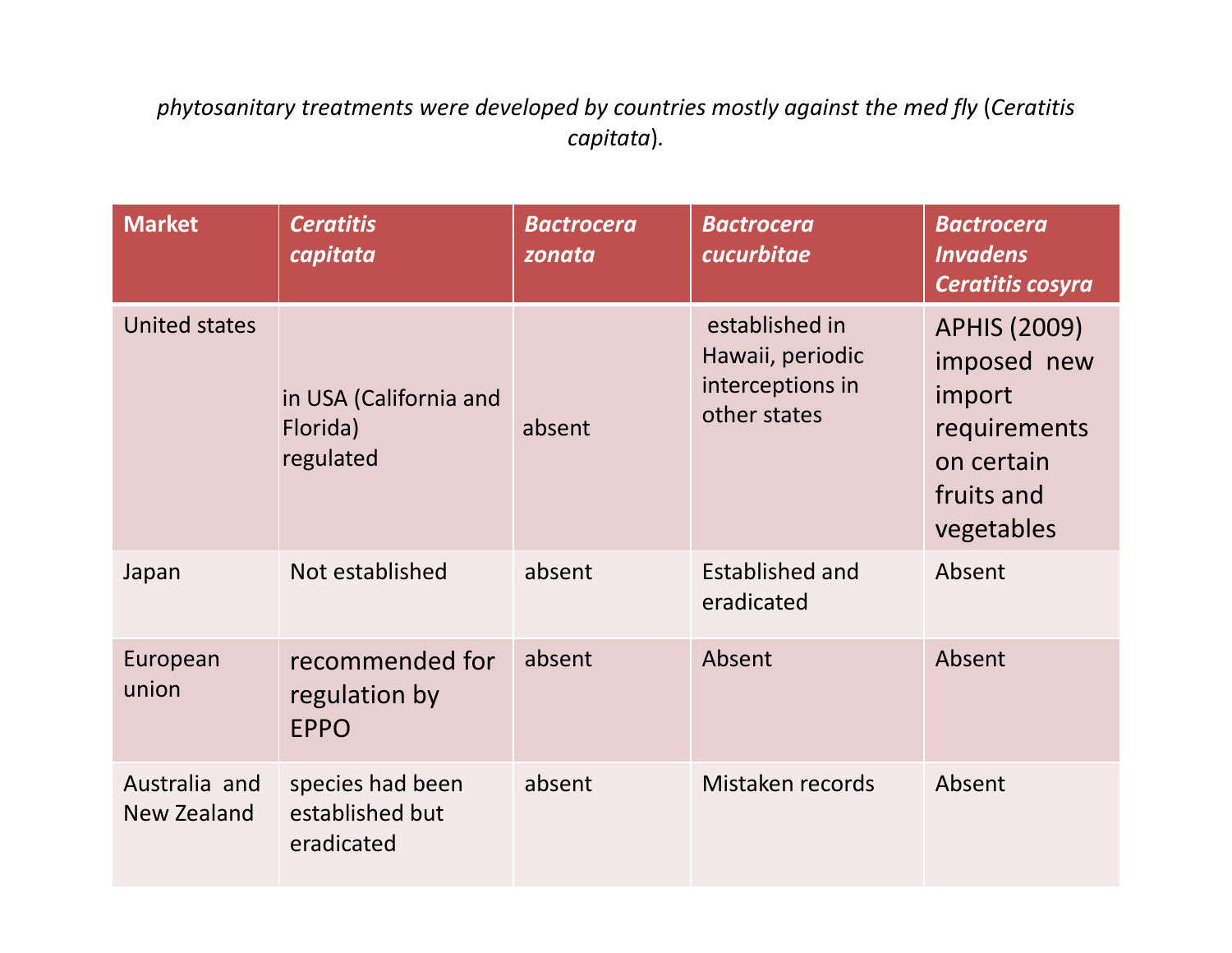- $\bullet$  *Many phytosanitary treatments were developed by countries mostly against the med fly* (*Ceratitis capitata* )
- $\bullet$  (USDA)'s Animal and Plant Health Inspection Service (APHIS) has standardized cold for various fruit fly species, regardless of the fruit type and cultivar.
- •• Generic Cold treatments established by APHIS (2006) include T107-a for *C. capitata* at 1.11 °C, 1.67°C and 2.22°C for the period of 14, 16 and 18 days respectively and T107 ‐ a ‐ 1 for *C. capitata* and *Anastrepha spp*. other than *A. ludens*, which is one da y lon ger than the T107 ‐a.
- • Japan requires each country to develop its own treatments for all the varieties proposed for export. oranges from Spain at 2oC for 17 days, from Israel at 0.5oC for 14 days and at 1.5oC for 16 days, from Australia at 1oC for 16 days, from South Africa at –0.6oC for 12 days and for lemons from Spain at 2oC for 16 days, from Australia at 1oC for 14 days and from South Africa the same schedule as for oranges.
- $\bullet$  *EPPO Citrus* or *Prunus* should be treated by an appropriate method, e.g. in transit by cold treatment (e.g. 10, 11, 12, 14, 15 days at 0.0, 0.6, 1.1, 1.7 or 2.2°C, respectively,)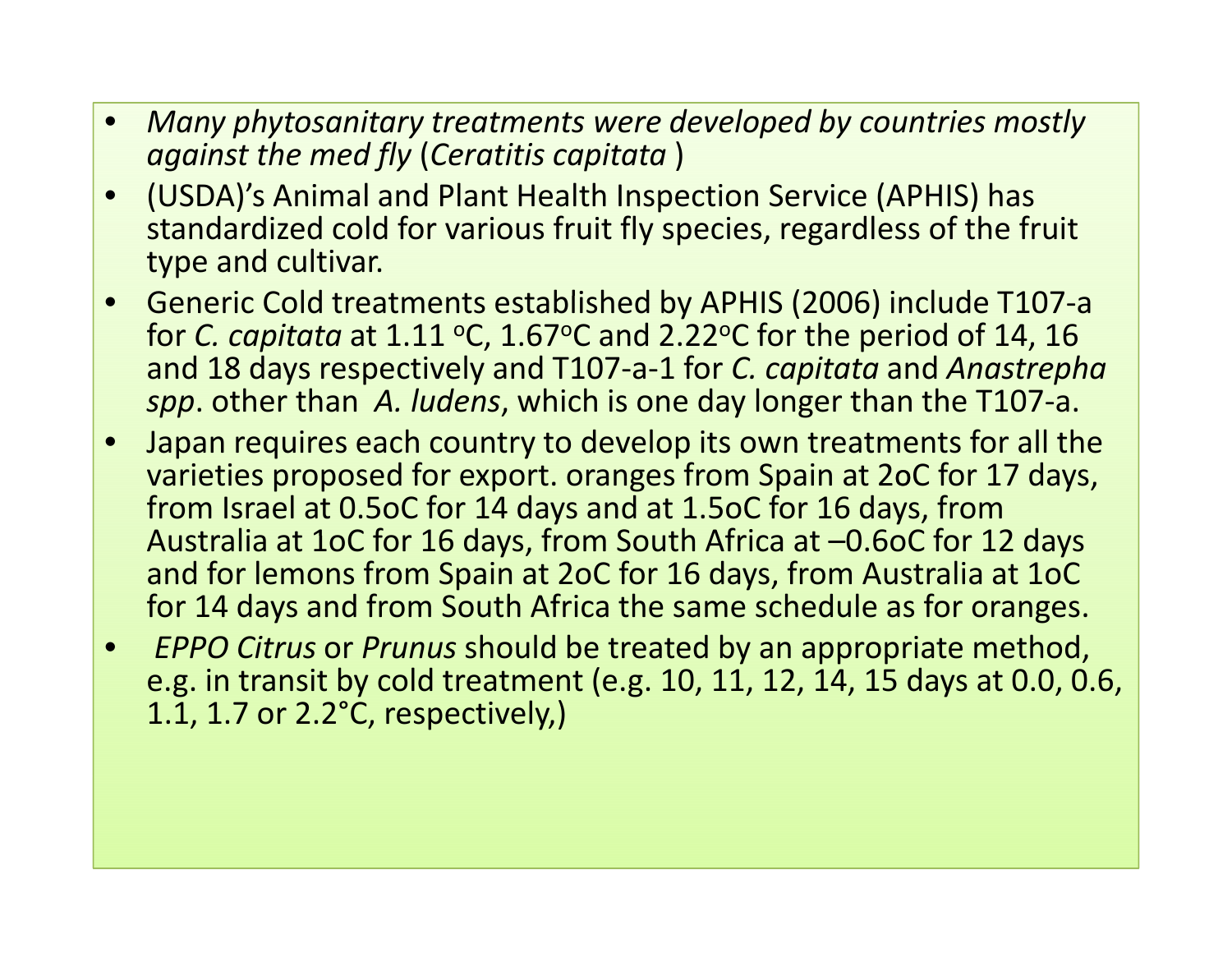### HARMONIZATION OF PHYTOSANITARY TREATMENTS

- The purpose of harmonizing phytosanitary treatments is to support efficient phytosanitary measures in <sup>a</sup> wide range of circumstances and to enhance the mutual recognition of treatment efficacy by NPPOs, which may also facilitate trade.
- Furthermore, these treatment schedules should aid the development of expertise and technical cooperation. NPPOs are not obliged to use these treatments and may use other phytosanitary treatments for treating the same regulated pests or regulated articles.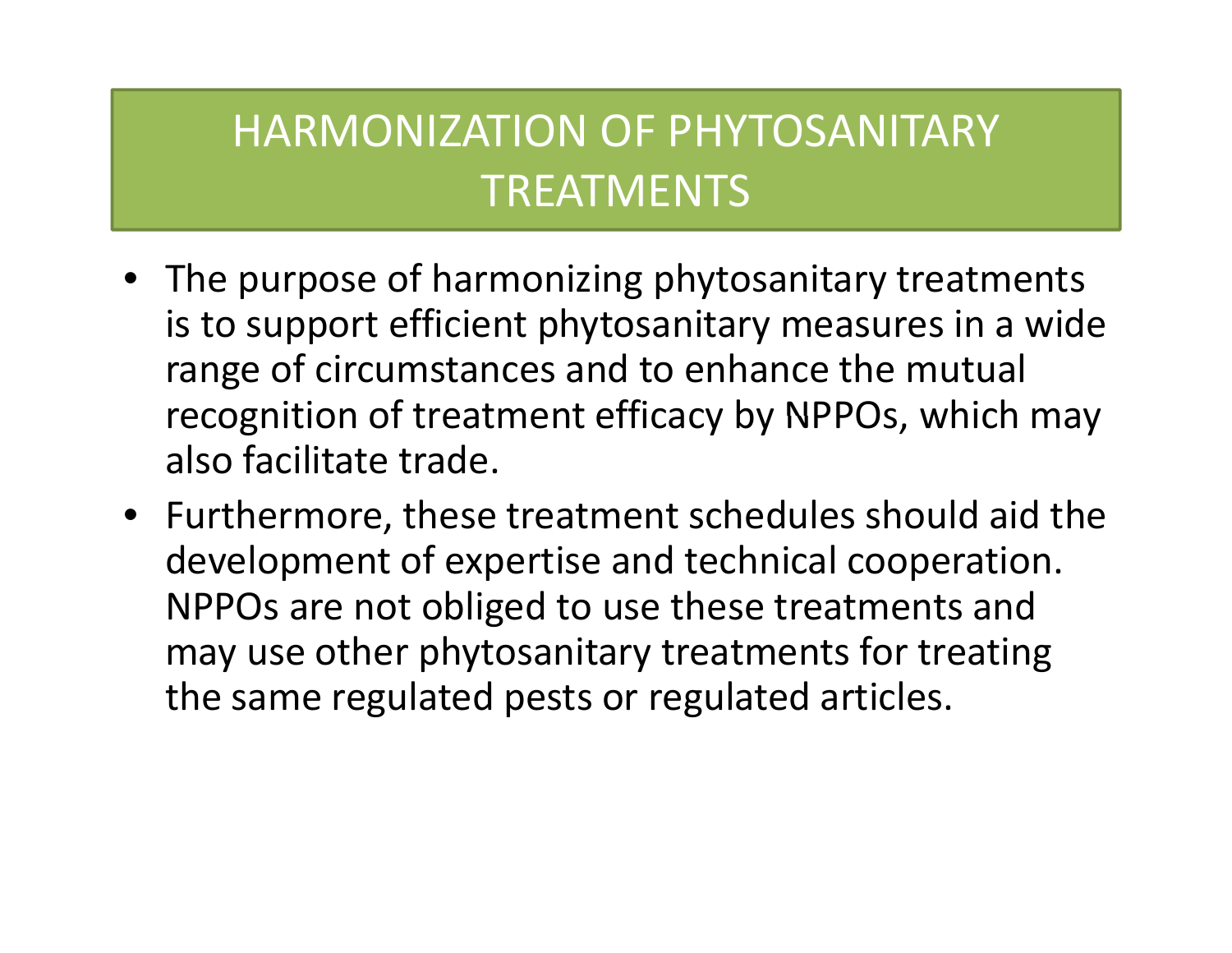#### GLOBAL SYSTEM FOR AGRI‐FOOD TRADE

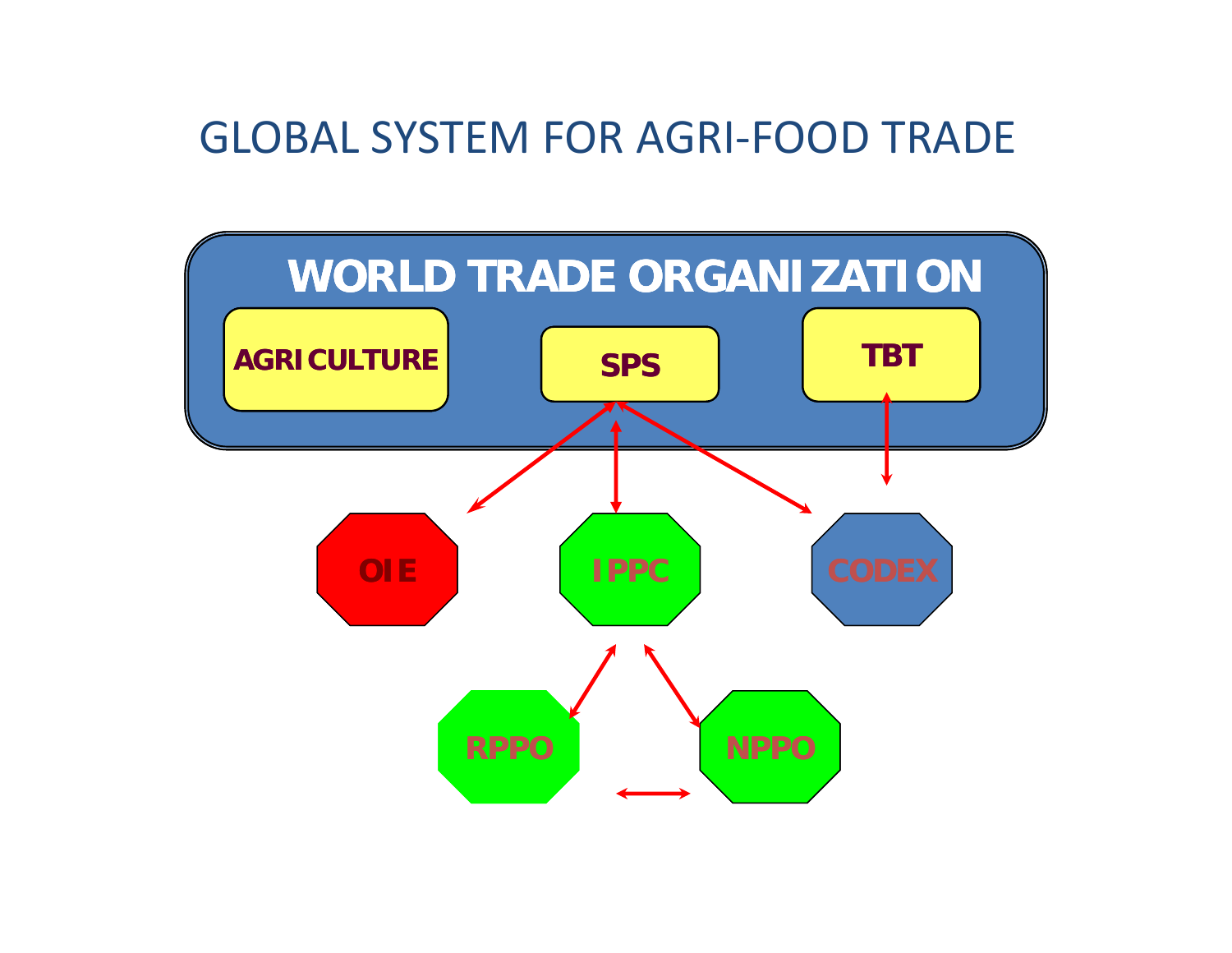#### Standard setting process

Standards Committee, Commission on phytosanitary Measures (CPM), NPPOs and Technical Panels

- Technical panel on forest quarantine (TPFQ)
- Technical panel on diagnostic protocols (TPDP)
- Technical panel on phytosanitary treatments (TPPT)
- $-$  Technical panel on fruit flies (TPFF)
- Technical panel on glossary (TPG)
- $\bullet$  Most of 36 adopted standards and 14 treatments are related to fruit fly management (4 specific )(ippc.int adopted standards)
- •• Nine IRRADIATION TREATMENTS for different fruit flies
- $\bullet$  (ISPM 28 Phytosanitary Treatments No. 7: Irradiation treatment for fruit flies of the family Tephritidae). This treatment applies to the irradiation of fruits and vegetables at 150 Gy minimum absorbed dose to prevent the emergence of adults of fruit flies at the stated efficacy.
- $\bullet$  An irradiation treatment for *Ceratitis capitata* was also developed and approved as the phytosanitary treatment No. 14 (ISPM 28: Phytosanitary Treatments: Irradiation treatment for *C. capitata*).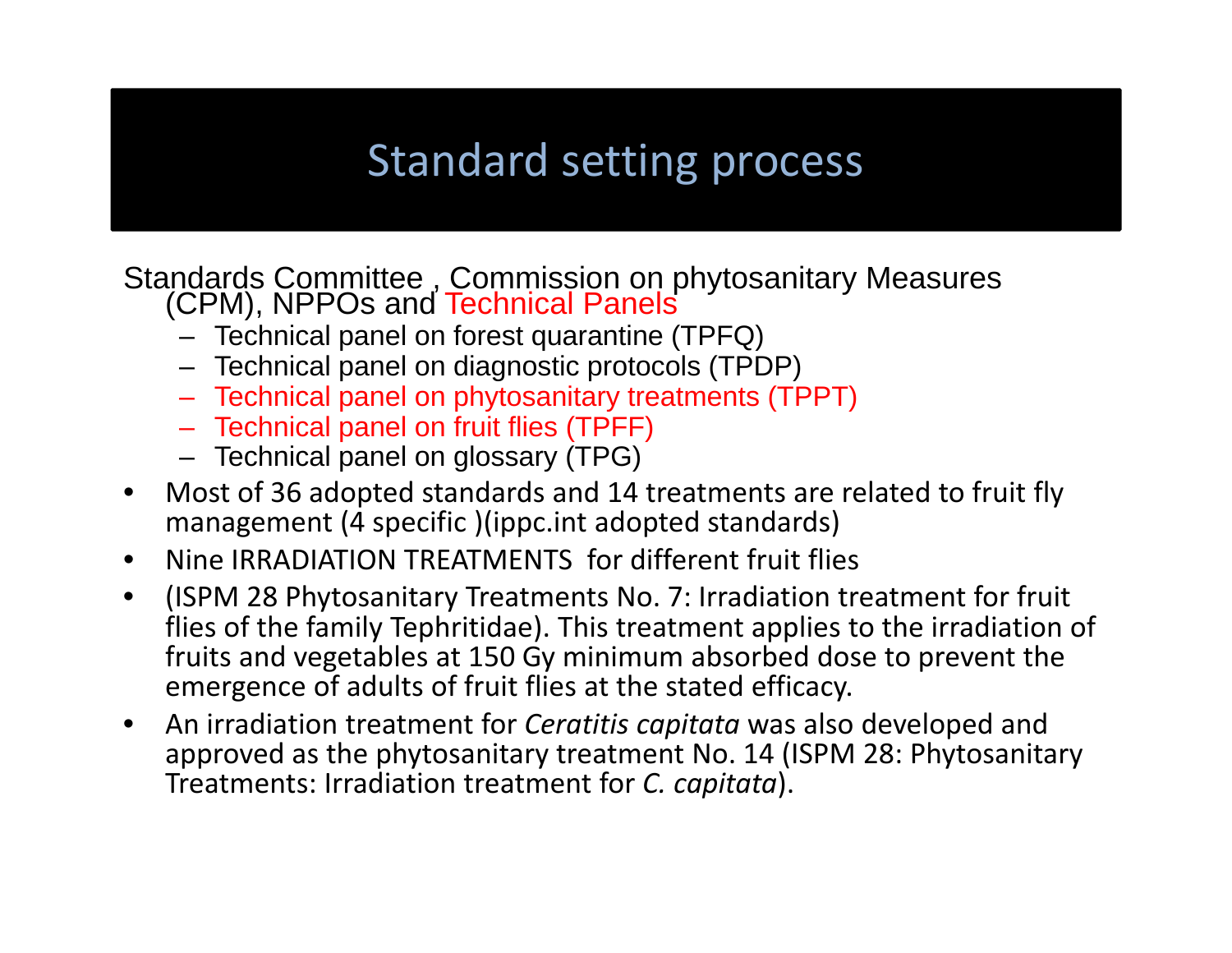# Choice of phytosanitary treatments

- • TYPE OF FRUIT,FEASIBILITY OF TREATMENT and COST
- • Australian company costs of some phytosanitary treatments are:
- •hot water: \$250/ton;
- • vapor heat treatment \$200‐ 250/ton;
- •● cold treatment: \$46-600/ton;
- •• controlled atmospheres: \$50-600/ton;
- •irradiation: \$25‐50/ton
- • $\bullet$   $\;$  an additional US \$0.40 per kilo when Philippines changed from vapour heat treatment to <sup>a</sup> modified EHWT to comply with Japan phytosanitary requirements



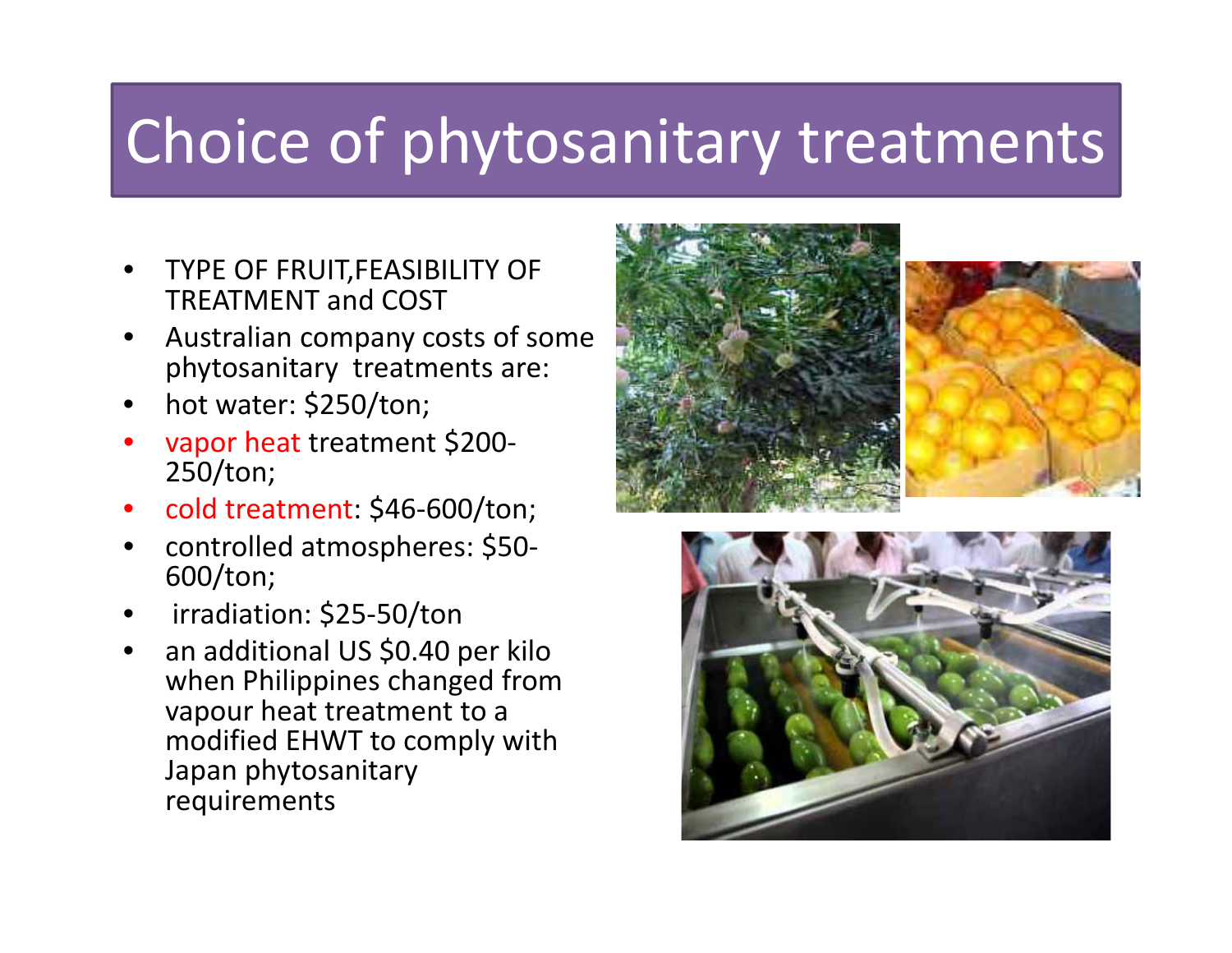## **General Requirements for Phytosanitary Treatments**

- The NPPO or RPPO should ensure that phytosanitary treatments are:
- effective in killing, inactivating, removing target pests, rendering pests **infertile**/incapable of further development or devitalizing pests associated with the target commodity(ies) or regulated article(s).
- The level of efficacy of the treatment should be stated (quantified or expressed statistically).
- Where statistical data is unavailable, other evidence that supports the efficacy (i.e. historical and/or practical information/experience) should be provided.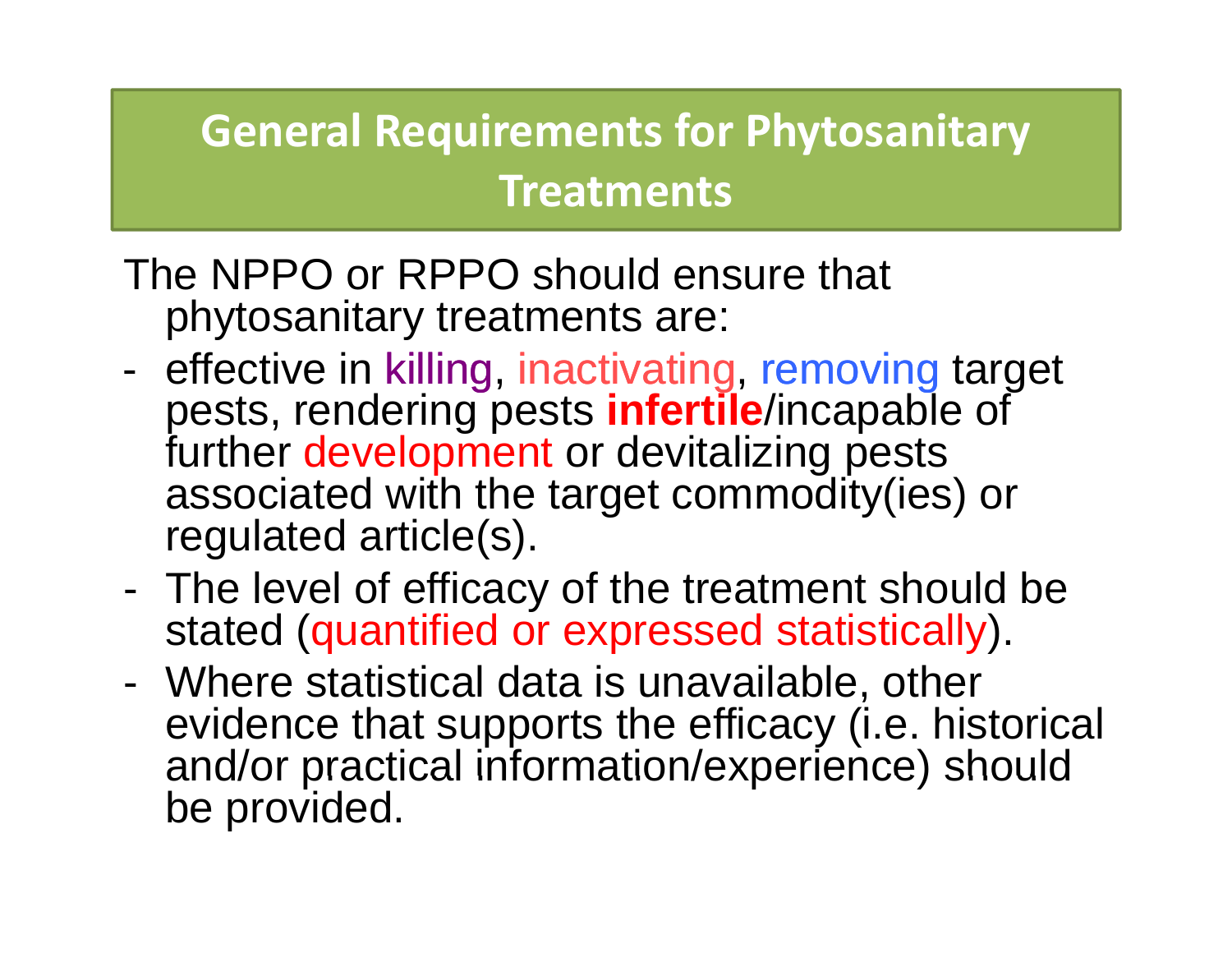### Phytosanitary treatments

- $\overline{\phantom{a}}$  well documented and show that the efficacy data has been generated using appropriate experimentation procedures, including an appropriate experimental design.
- ‐ The data supporting the treatment should be verifiable, reproducible and based on statistically sound methods or on established and accepted international practice and, where possible, it should have been published in <sup>a</sup> peer‐reviewed journal.
- $\blacksquare$ - feasible and applicable for use in international trade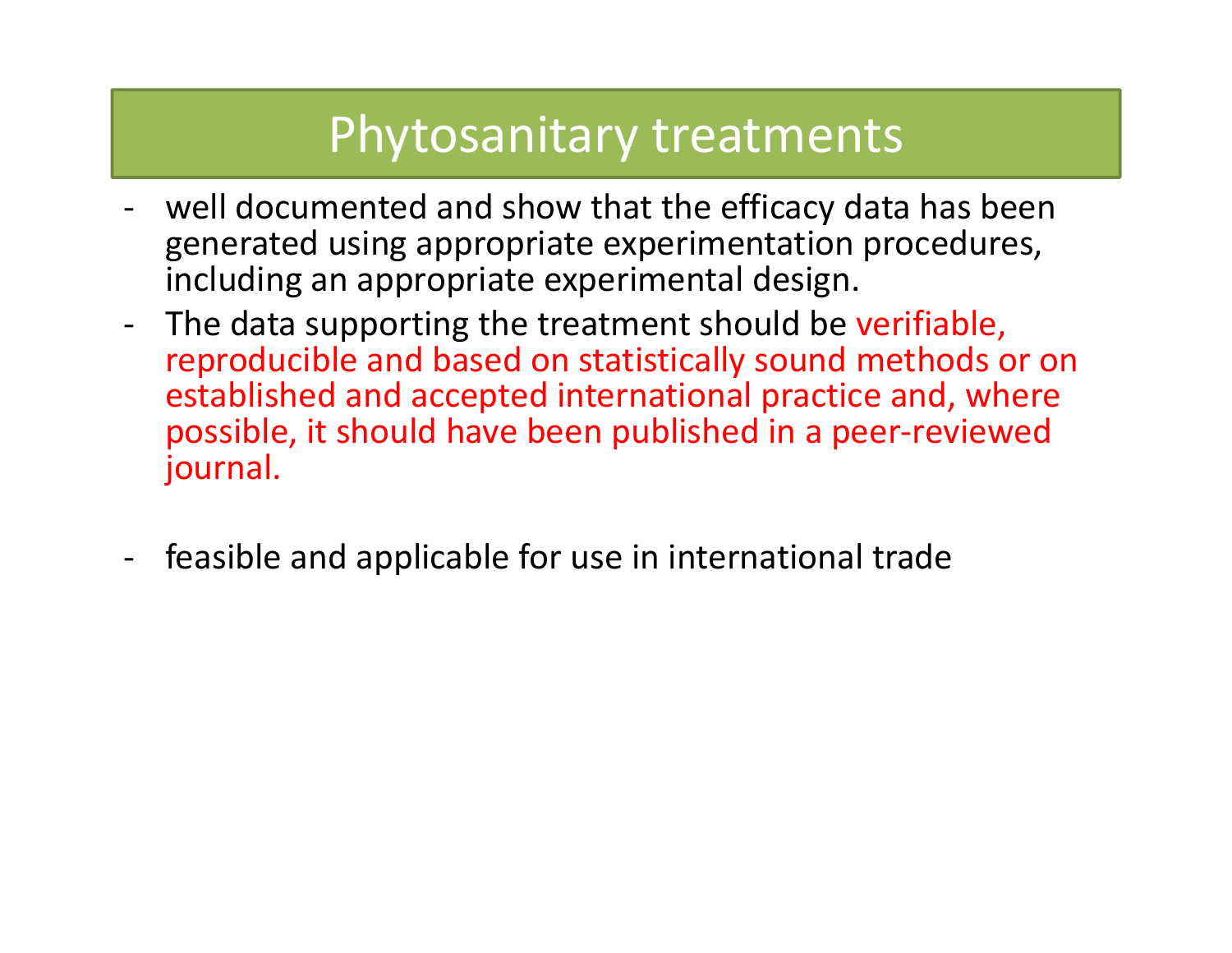# Confidence level of treatment

- **Schedule 1: 2 °C for 18 days** , efficacy and confidence level (De Lima *et al.,* 2007) for or cultivar 'Navel' the efficacy is ED99.9982 at the 95% confidence level and for cultivar 'Valencia' the efficacy is ED99.9979 at the 95% confidence level.
- **Schedule 2: 3 °C for 20 days** Efficacy and confidence level (De Lima *et al*., 2007): For cultivar 'Navel' the efficacy is ED99.9980 at the 95% confidence level. For cultivar 'Valencia' the efficacy is ED99.9979 at the 95% confidence level.
- **Schedule 3: 2 °C for 21 days** For cultivars 'Washington Navel', 'Salustiana', 'Valencia' and 'Lue Gim Gong' the efficacy is ED99.9917 at the 95% confidence level (Anon., 2007).
- The commodity must reach the treatment temperature before treatment commences. The commodity temperature should be monitored and should not exceed the stated level.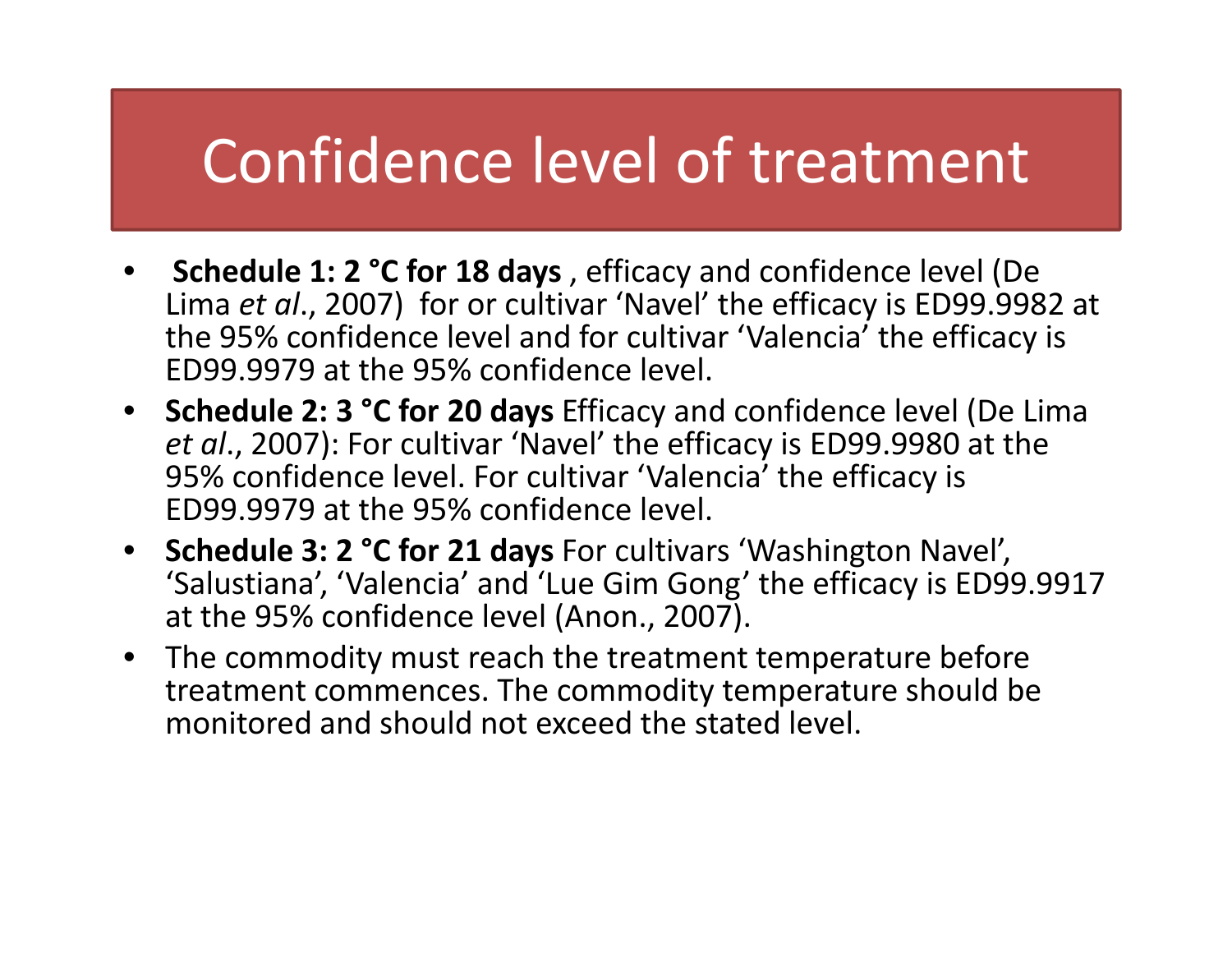# NPPO Obligations

- •Do basic research Research
- • Phytosanitary treatments has to performed in close collaboration with the phytosaitary services or NPPO'S.
- $\bullet$ • The treatment facilities should be accredited by the NPPO of the exporting country and frequently audited as the responsibility of compliance with the phytosanitary import requirements of other countries and issue phytosanitary certificates NPPO.
- $\bullet$ ● In case of non-compliance notification will be sent to the NPPO
- •tractability of consignments
- • TransparencyEmeregency measures until risk analysis
- •• Information exchange

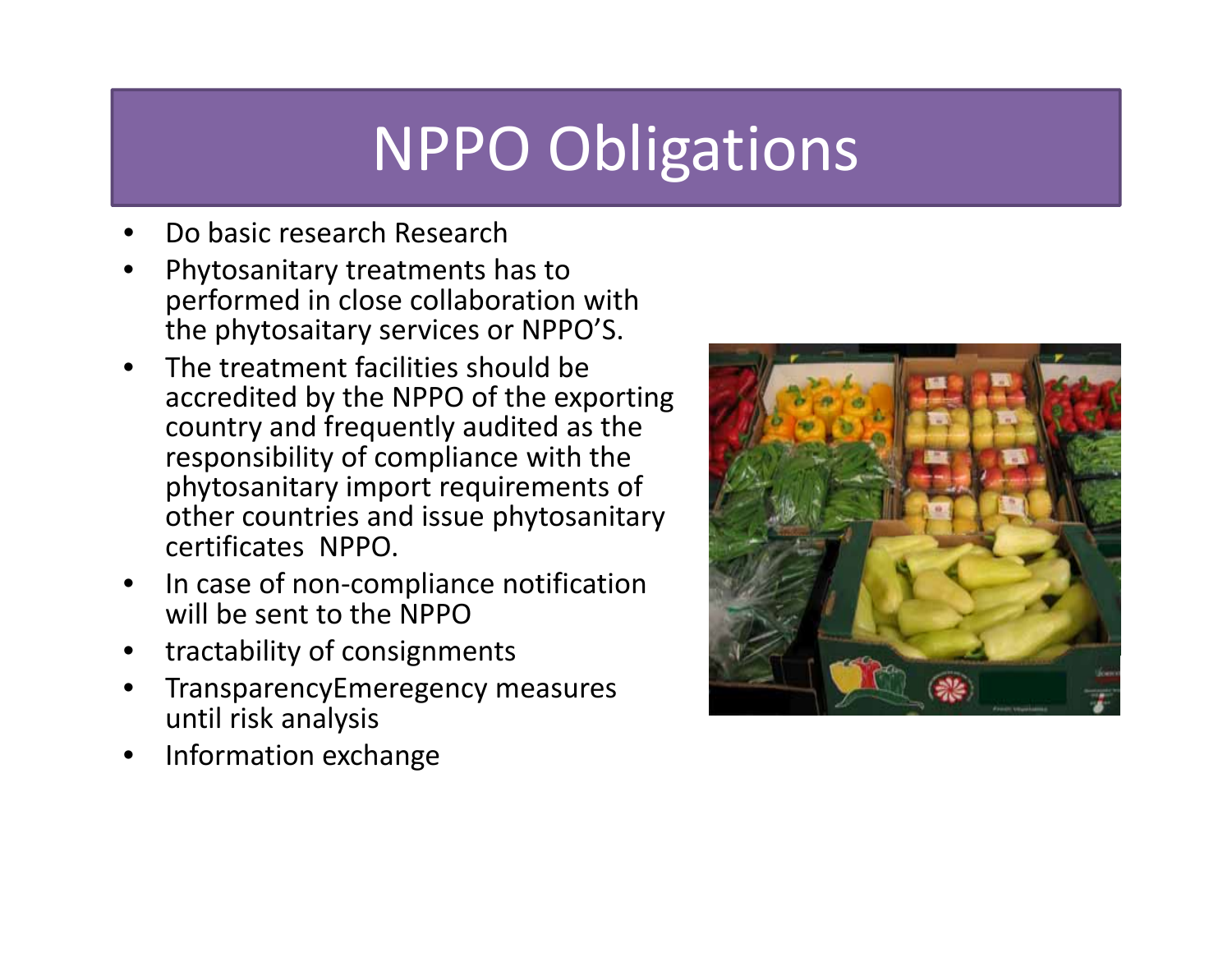# More obligations of NPPO

- •• Prevention of introduction and spread of new fruit flies through <sup>a</sup> proper import regulatory system
- •Establishment of <sup>a</sup> Certification system for:
- 1. Establishment, maintenance and documentation and FFPFA and FFALPP
- 2. Accreditation and auditing of phytosanitary treatments facilities.
- 3. Certification of products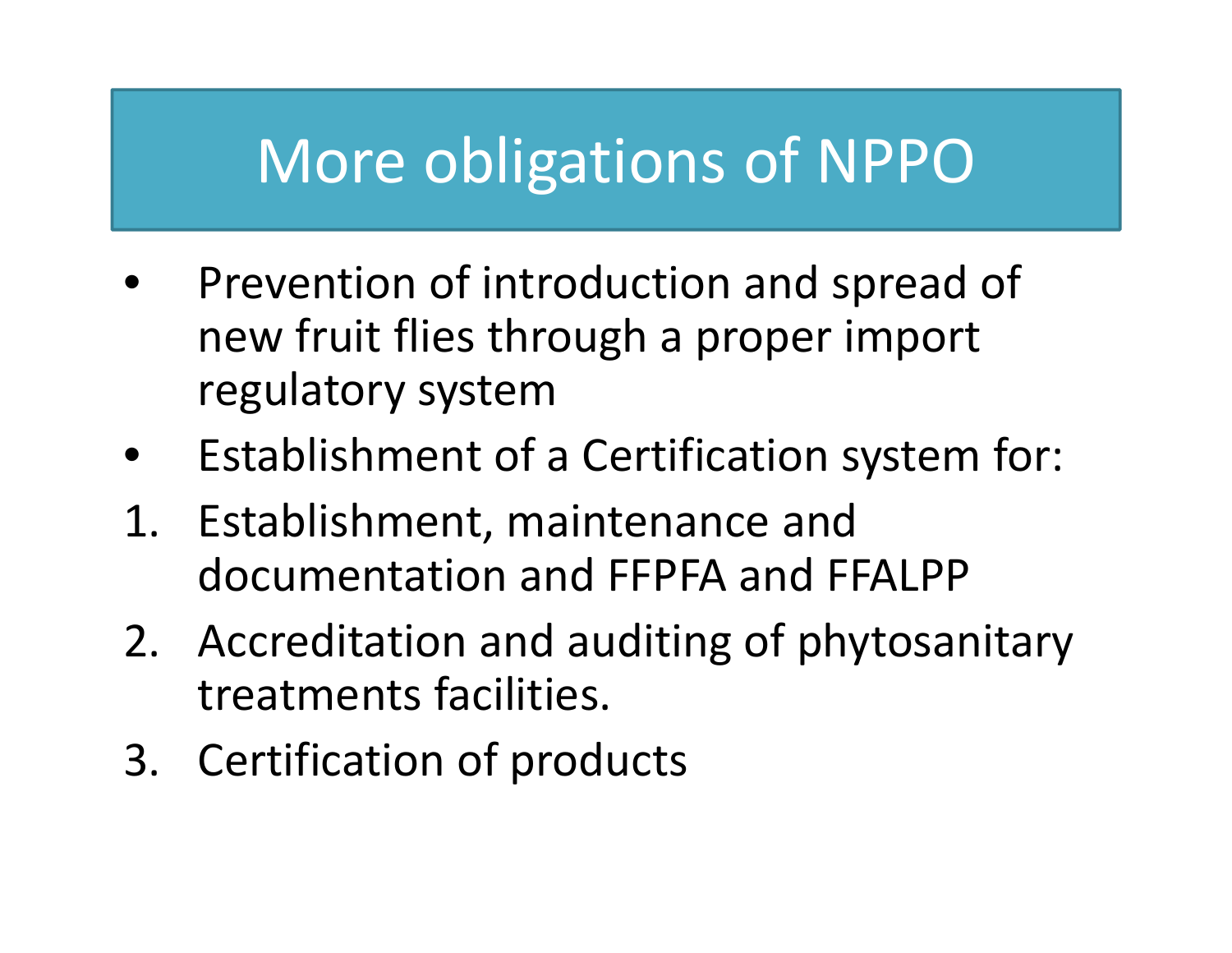## recommendations









- Strengthening of phytosanitary services of the region
- • Regional Cooperation in control of fruit flies the example of *B. invadens*
- •• Raise policy makers awareness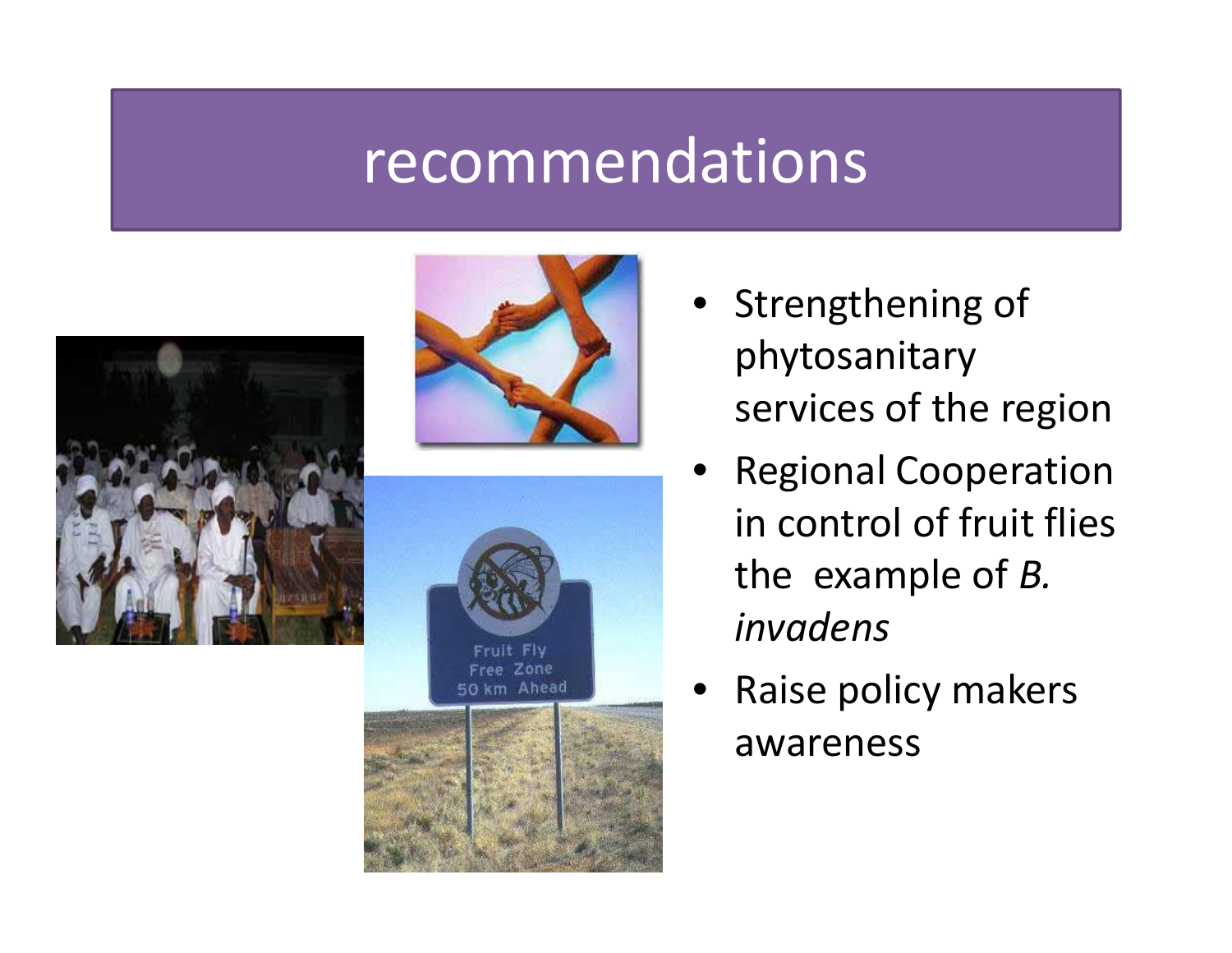## recommendations

- Threats from re-exported fruits from Saudi Arabia and Dubai
- •Phytosanitary risk analysis
- •Greece findings
- •Other issues
- $\bullet$ NEPPO
- •**•** Online PRA training
- $\bullet$ **• STDF FUNDING**